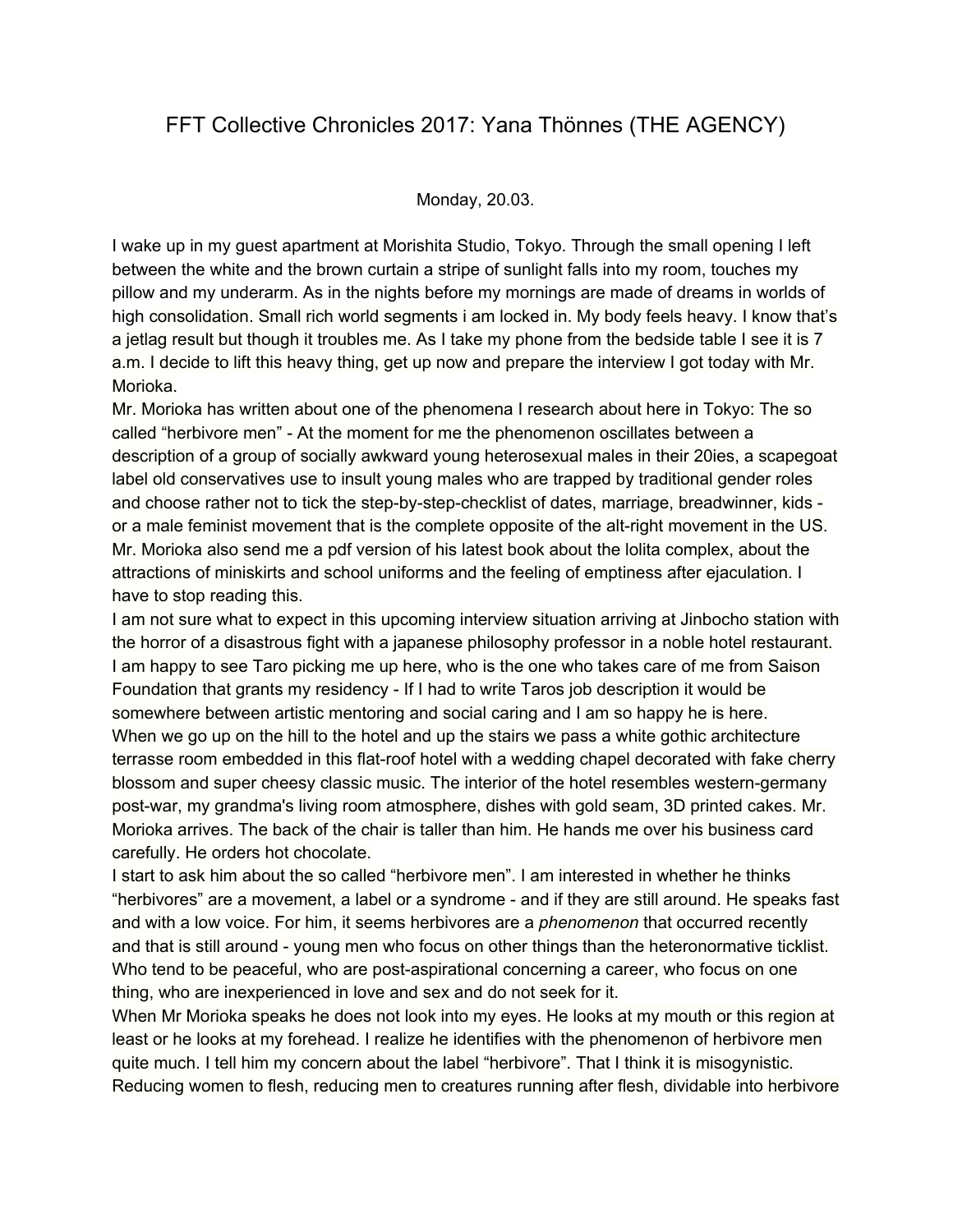or carnivore type. He kind of gets what I mean, but it is not his perspective. For him, being herbivore means being peaceful. It is not that herbivore men were feminists he says - but it could be possible that feminists could find a good partner in them, he says. When I ask him what feminists in Japan say about it he answers: *I talked with many of my feminist friends about it. But they do not want to talk about it. It doesn't look like anything to them.*

Taro and me take the metro to Akihabara. I want to visit a cuddle café. We walk around the blogs full of gaming and manga atmosphere and look for the best place - they offer various versions and packages: Massage, full "Love", chatting, hugs, lying down together. We pick the one with the full love offer and the the elevator to the 5th floor.

As the doors open it smells like artificial peach. The entrance situation is kinda nail studio, a glass ball with violet water inside shimmers, the girl behind the desk wears a school uniform and no shoes, she hands over a menu full of variations and instructions like no adult entertainment no violence against our girls - no violent language against the girls - no sexual contact. I stick to my decision of a full love package, 30 minutes, 8500 Yen. English might be difficult with the girls she tells me. Taro handles the price and package decision with impressive neutrality. He leaves, see u in 30 min.

The girl behind the reception gives me some granny slippers. We walk along a small corridor between different boxes passing an aquarium and girly posters at the wall. Adele sings Hello. In the 3 square meter box I will have my cuddling session in she makes me sit down on the brown mattress. Please wait. A minute later she returns. "Sorry it will be me." I guess she changed clothes but I am not sure. "We will start with a hand massage." She grabs the pinky peach lotion next to the mattress.

In the whole session she will guide me step by step very clearly with a shivering voice. We lie down on the mattress next to each other without touching. We do not lie close. I turn my upper body towards her to look at her. "No eye contact, she says, I am shy". I lie myself on the back again and look at the white ceiling liners. She chats a bit with me, also looking at the ceiling, how do you like Japan small talk, every time it is silent I feel her holding her breathe. "In the package it says: hug - interested in a hug?" - "Yes - How do we do it?" We hug somehow, she has a distance closeness, though it works somehow, i smell her hair. The 15 seconds are longer than 15 seconds. She makes me lie down again. You like japanese green tea? She leaves me alone on the mattress. She knocks at the box before she opens the lace curtain. I sit up. "The time is over. Please stay here". She leaves again. She returns with a portemonnaie. The costs for the session are 8500 Yen (about 70 Euro). I ask for a receipt. It is no problem. Before I take the elevator she says thank you, arigato and Danke.

## Tuesday, 21.03.

I wake up. It is raining in Tokyo for the first time of my stay. As I open facebook on my mobile, I realize Trisha Brown must have died.

This morning I stay at my guest apartment and prepare the talk I will give about the work of THE AGENCY and my research in Tokyo on thursday. Before I start writing I have a shower in my small bathroom and I put in my new eye lenses in in front of the enormous mirror: Colorful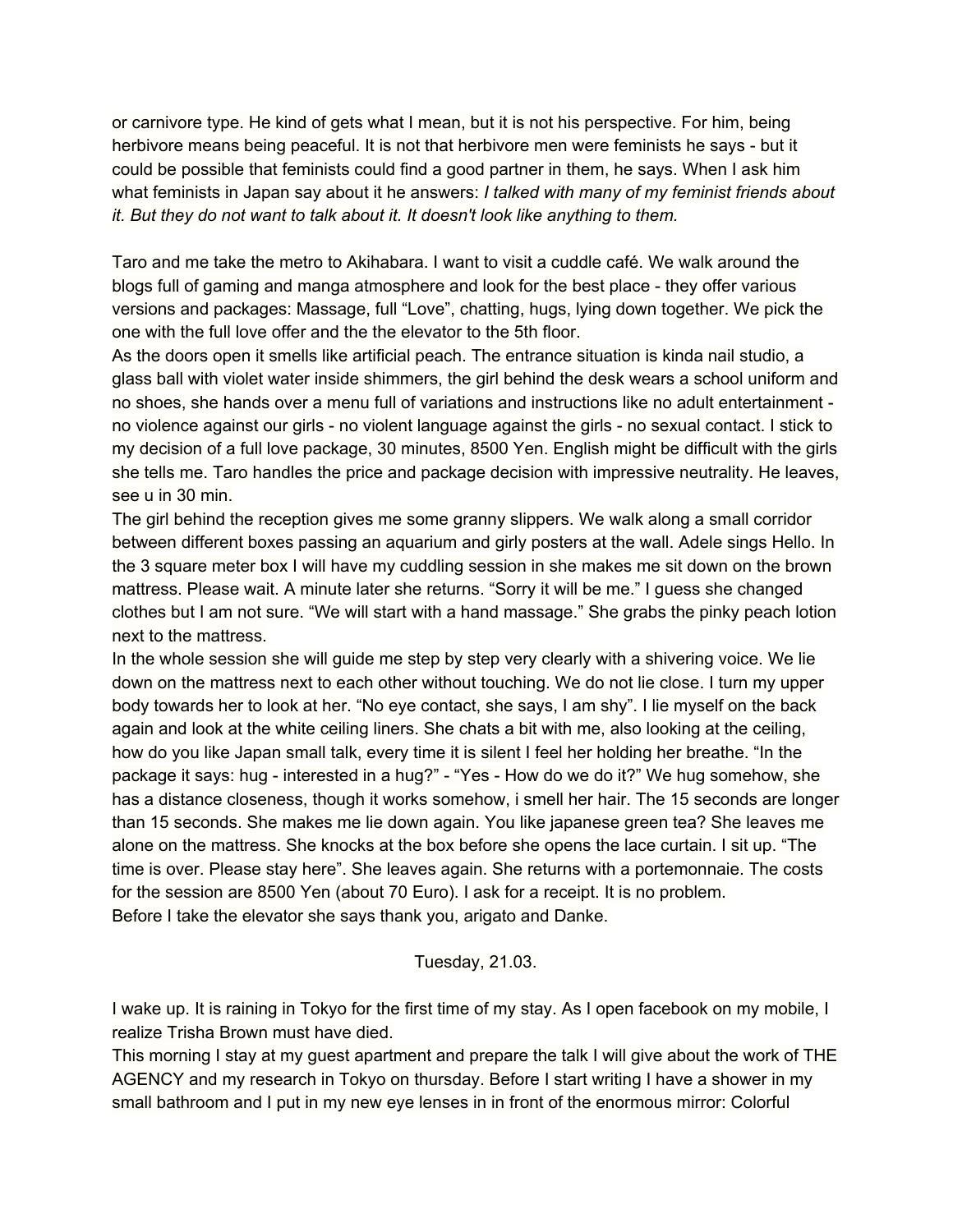lenses that make your eyes much bigger, not the pupil, but the colorful part. I bought them yesterday at a 5 floor shopping center in Akihabara after realizing how many girls wear these prosthesis in the district. The shopping center, filled with loads of pictures of School Girls, Maids and all kinds of Cosplay, has a huge offer of all kinds of lenses: Any kind of color or color combination. The advertisements on the products and beneath show girls with an asian facial shape, dark hair and super white and rosé skin so that their eyes are even more the focus: wide and dark eyes.

The music in this part of the floor level is *perfect romance* plus the products themselves got some sound as well. Eye lenses are girly talking to you. I choose a darker color than my own eyes, more brownish. As I set them into my eyes now I look at myself in the mirror. I am a very honest and caring version of myself now. Maybe I am younger too. Maybe I am on drugs. I am definitely a lie.

Taro and me enter the 5th floor - as the glass door opens automatically to the right side it smells like strawberry and a bit sticky. A young girl dressed as a maid comes around the colorful dividing wall and greets us. Welcome home my master and princess. She makes us wait. The sound behind the wall is children party like, McDonalds park-with-balls area. Another maid comes and guides us around the wall into the room. She makes us sit down at a table in the crowded café. She wears a special hair decoration, overknee socks, flat dark leather shoes and a garter. She smiles as she is explaining the menu to us. Her eyes are dark and wide. Another Maid grabs the mic and asks two boys to come on stage. In the menu all drinks and food got faces on them. It is mostly faces of pets. We choose a dessert-set and a drink set. Set means:

Plus photo with our maid. She hands over a lookbook where we can see "Our maids today" - they are divided in "maids" and "premium maids". We shall pick the one we like most for our photo. She smiles to write down our choice that is not her.

Next to us there is a table with 3 boys in their early 20ies. They are watching a maid preparing their scrambled egg at the table - as she makes a long vertical cut in its middle. Then she opens it slowly to the left and right in an oval shape. They put a charm on it all together. The boys repeat her words happily. She claps her hands and giggles. She is connected with her "masters" completely in this moment. There is no question to it. The connection between maids and masters is a childish one, playful. It is a children's party and the youngest on these party are the maids, performing youth and organizing the cafe at the same time. It takes ages until my dessert arrives - It is a cake with a poodle face.

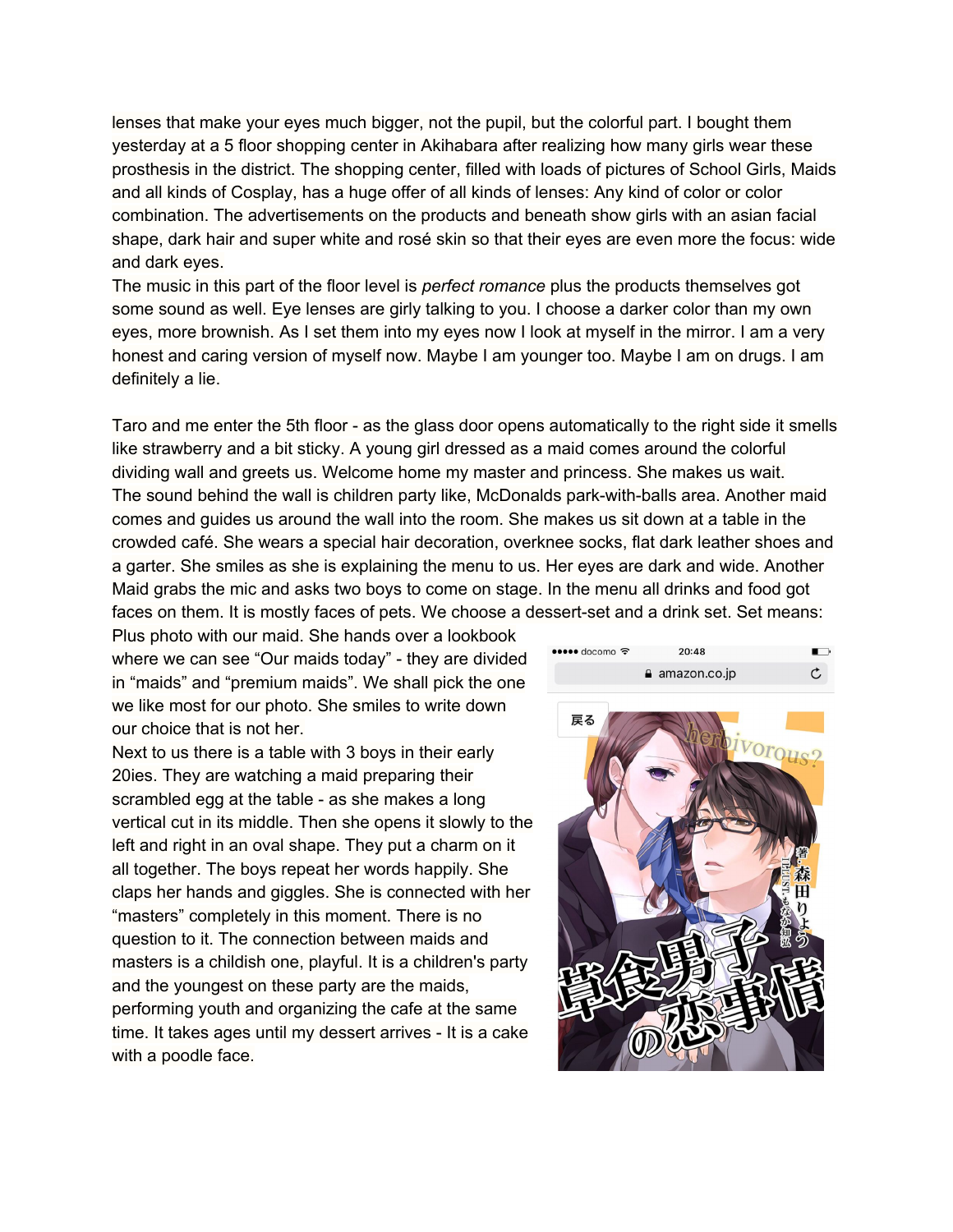#### Wednesday, 22.03.

I knew it, but I completely forgot about it. It is dawn. I am standing on a vast square that is empty under my umbrella and look up. Behind the roof of the temple there is the Eiffel Tower, lit, red, pink, sparkling. I walk by the cemetery of the temple, crossing the smell of wet incense sticks. Under the Eiffel Tower remake they built a hall, like a shopping mall. It smells like Crepes. Since I feel a bit lonely today I can totally relate to this kinda cheesyness and buy a ticket to go up the *Tokyo Tower* at the well dressed staff. I enter the shopping mall size thingy. The entrance hall is a noble hotel. A girl in a dark blue and gold uniform looks at me and smiles. She guides me the way on the red carpet to the elevator. The elevator boy opens it for me wit a push on the button in his white gloves. There is a melody of romantic success occuring when the elevator starts to move. The young couple next to me looks at each other smiling. Our elevator boy has a microphone. While we go up he holds a pitch (like the first real elevator pitch I ever saw!!!), Tokyo occurs around us through the glass walls of the elevator, the pink lit ceiling changes its colors, we arrive. On the platform there is a gift shop: THE SKY - official shop. Fake cherry blossom decoration. A model of the Tokyo tower in pink glitter turning in front of a mirror, couples and BFFs all around the platform. Disney Music. There is very few light up here. The glass windows that are divided into sections of approximately 1m x 1,5 m, which turns out to be the perfect size of a posing background. In front of it the poses of romantic relationships are being set up with a joyful pragmatism. Hugging. Dissolve. Leaning at the shoulder. Dissolve. Holding hands. Dissolve. [Love](https://www.youtube.com/watch?v=CRsSr4Fd_2U) me love me say that you love me. Tokyo Tower is 333m. Eiffel Tower is 327. Love it. I go to the Sky to buy some gifts. I decide for a hand-fan with Tokyo Tower print.

We meet Ai Aoayama in her clinic. We go up the stairs to the 5th floor, there is no elevator. Next to her entrance door there is a fairy sculpture. She opens the door with a golden dog on her arms. The aquarium sound is soothing, we take off our shoes in the tiny hall and step up on the violet fringe carpet. She leads us to the room she uses for the sessions. She makes me sit on the bed while Taro and her sit down on the carpet. Behind her I can see Roppongi Tower through the huge windows. She turns on the heating. Her dog sits close to me on the bed. At the wall there is a classy depiction of an octopus eating out a girl tenderly. As she does not speak english Taro translates for us.

Approximately 90 % of her clients are male, 50% of them she considers "herbivore". The problem herbivore men came to her with to get a consulting is lack of confidence she says. They only have "small dreams". Her method to coach them combines different skills that she collected in her career - Ai Aoyama worked as a dominatrix, she had an aesthetic salon, she knows about the rituals of mountain priests and she works with hypnosis. Thus, she is an expert in how to bring the body to a kind of next level. When she gives a consulting she starts with hearing the clients problems and then gives a massage to open up the body. When she works with hypnosis afterwards it is about vision building. It is about "big dreams". The herbivore thing here is more a syndrome than a phenomenon, Ai says, and it is a young thing. She associates it with boys growing up in overcaring families, with being protected and hence with the result of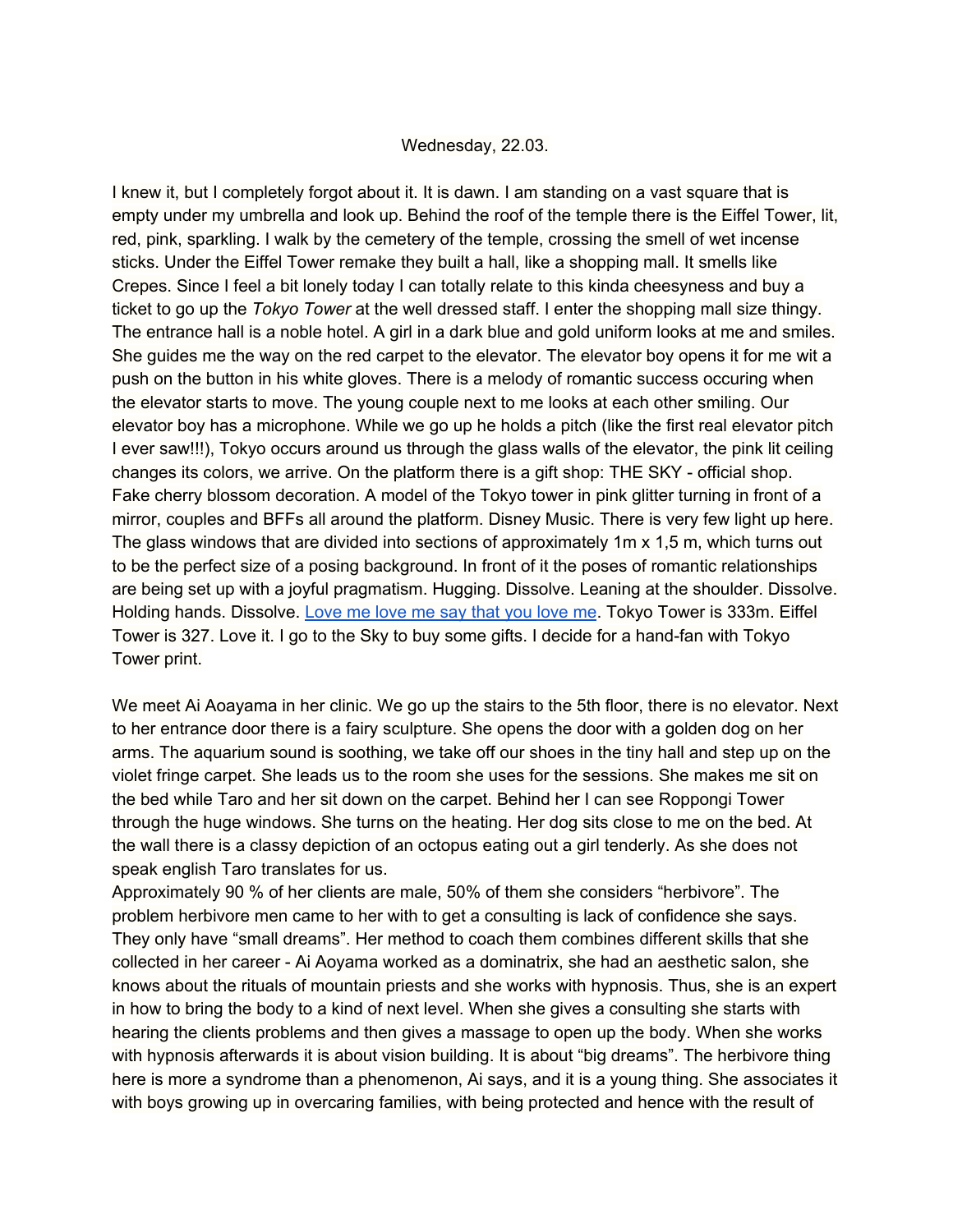not wanting to get hurt - with the idea of a love that goes without pain. She calls it "oversexual mothers".

Later in our interview she tells that when couples come to her and there is a "herbivore-man problem" she tends to start with a hypnosis of the female partner. The idea about that is to lower the pressure for the male part that comes up with the expectations of a "typical male behavior" the female partner might have. As I ask her about her personal opinion about "herbivore men" she says that she hopes they will find confidence to be able to handle the *girl* better.

Thursday, 23.03.

It is the third time I am preparing the keynote presentation that my \*\*\* Mac does not safe with pictures but with question marks instead. I am sitting at my desk at Morishita studios and got my notes ready. I know what I want to present. But I like to leave a bit of an adrenalin space in my presentation. Preparing a keynote for the third time feels so not adrenaline. To keep my hormone level up I am deeply diving in forums of the MGTOW phenomenon and try to find out about what they think about herbivore men. Several times I got to look fascinated at the opener of the MGTOW website. It works with a statement that could easily derive from a gender-study student with a leftist background who is marching on a women's march:



In the coming seconds of the video that statement is combined with a revolutionary gesture by adding words as "not bowing" or "not serving". The statement: "It is the manifestation of one word: *No*." reminds me of the Bartleby statement "I'd prefer not to."

The opening pictures of the MGTOW website are celebrations of pictures of heterosexual manliness such as the lonely cowboy image - but with a guy in casual clothes focusing his way, the war pilot - flying over Hollywood in his jet ready to fight against the pictures of manliness, the bridegroom hundreds of women are running after. These men are all depicted alone but on the move. They are depicted as individuals. They are not an organized movement. They also do not seem to have any fun in the situations we watch them - often we cannot even see their faces.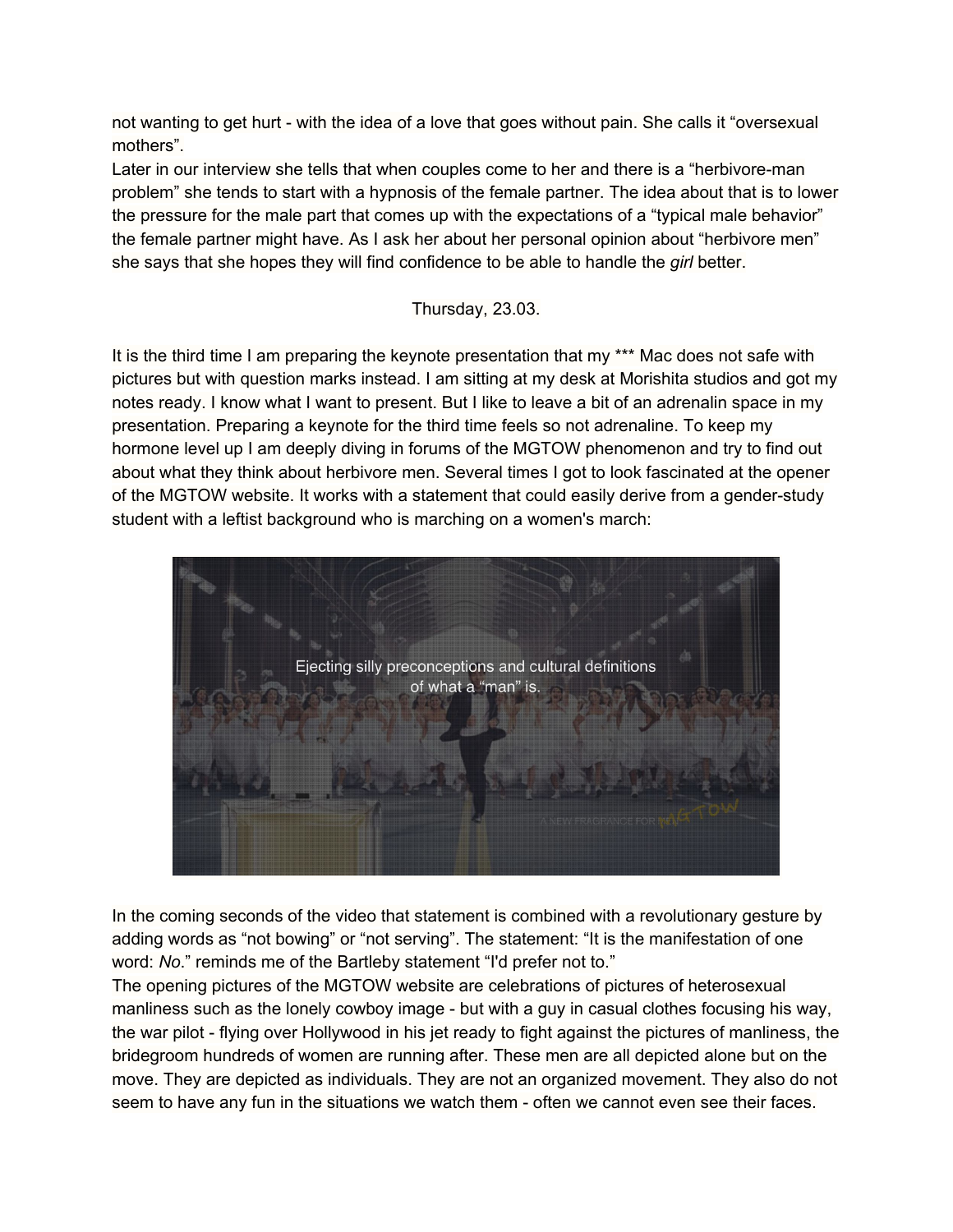But mostly they seem to have a way or a goal - at least they got stripes on the floor or a road that they follow. Their goal is to gain "self-ownership". To stop what they call "gynocide", to stop their feeling of "being disposable" and to "do their own thing" - this obviously can be a lot of things - as long as women are not involved. Though women should not be involved they are one of the main topics in their forums. Mostly women are their thread, their enemy and the ones who make them feel all these horrible feelings they describe. These feelings must be so severe they take them as evidence.

As I have not seen any of these feelings-based descriptions by or of the so-called "herbivore men" I want to know about their relation and if there is any. One of the posts I read about the relation between "herbivore men" and MGTOW opposes self-description, the picture and the way "feelings" are used to describe. I copy some part of the conversation as follows:

#### *H-MGTOW:*

*[@keymaster](https://www.mgtow.com/forums/users/keymaster/) and all others MGTOWs*

*After a long conversation with so called "Herbivore Men" the Guys in Japan don't like this name. They prefer Single Man or nothing.*

*I came to the conclusion that I was fully wrong with what I said, and I'm Sorry for that.*

*What the guys from Japan said, has shaken me honestly awake.*

*They said shortly:*

*MGTOW right now is more a Movement of Haters, look you all blaming other Men, call them Manginas, White Knights etc. thats all not your Bussiness.*

*MGTOW startet as a Philosophy, now its a Movement, there the people talk about MGTOW City, Island etc. (Youtube)*

*Many MGTOW trying to making money with it, what are you MGTOWs etc.?*

*We are just Single Men in Japan and nothing more and nothing less, we dont need forums etc.*

*we have something better to do than to complain about the women.*

*We do not blaming Women and other Men, this is not Adult.*

*Everyone lives his life the way he wants.*

*For us you just look like little Children.*

*MGTOW is right now "Male Feminism" with no difference to the "Female Feminism". Guys you are all "Singles", why you need a special Name for it (MGTOW), forums, community etc.?*

*Are you so insecure with yourself?*

*We have read many topics of the MGTOWhq, mgtow.com and others, facebook, youtube etc. and all what we found there, are just "Men blaming Men" things or "Men blaming Women" things. You look like Male Feminists and worser.*

*Hardcore-MGTOW (and I was a part of it) next step to extremism, than the Hatecore-MGTOW movement that stands against all MGTOWs and against all that have anything to do with Women.*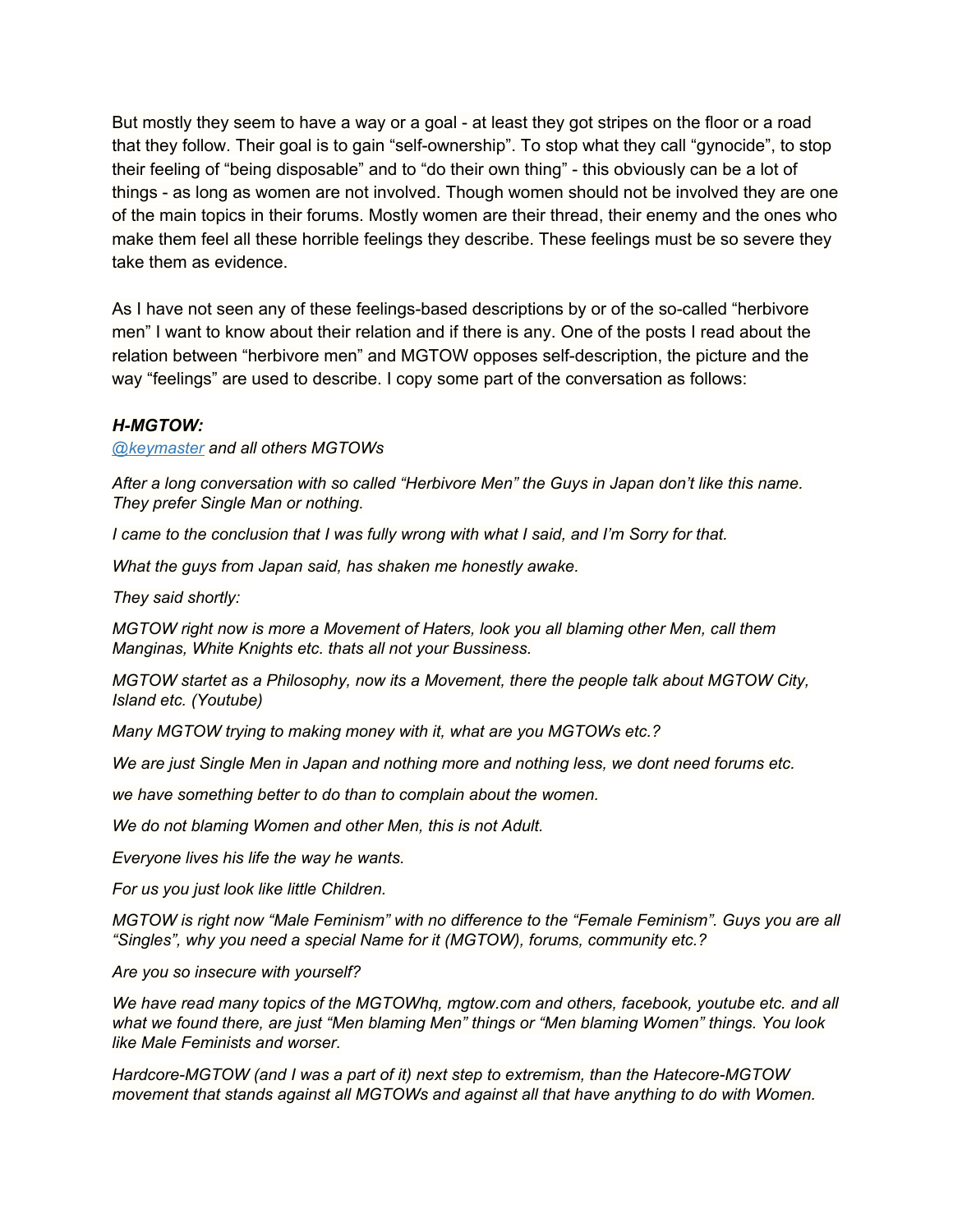*Ghost, Monk, Stealth, Phantom-MGTOW anykind of Levels? Are you in a Console Wolrd, where you have levels?*

*You like blaming others, but if someone says something to you, then you attack. This is not Adult, this is Stupid!*

*What is next? Crime against Women, against other Men (White Knights, Manginas etc.) a MGTOW-Religion?*

*Guys be Single and live your lifes. Stay away from all of this, this ruins you and its not make you happy, you all MGTOWs, looks like a big "Hate-Sect".*

*Well, I was completely blown away.*

*And quite honestly a bit embarrassed.*

*And they are right I was not better, see the H-MGTOW next step to extremism, thats insane, I was insane. What I have wrote, blames other MGTOWs and other Men (Manginas, White Knights etc.*

*Since 2005 I lived as a Single no forums, no needs, lived my life. Never blamed anyone, not even women. Since 2013 i lived as a H\_MGTOW till now. I started blaming MGTOWs, Men (Manginas, White Knights etc.), Women.*

*Thats not right, thats wrong, totally wrong!*

*I was wrong. And for that I apologize.*

*I'm away now, from the MGTOW and especially from my own Hardcore-MGTOW, I'm no longer a Part of this Movement of blaming and hating.*

*"I'm just a "Single Man" and whats all, no more & no less."*

*Think what ever you want about me, starting blaming me, when you want etc. Thats not my problemm.*

*And I'm sorry for my Bad English, I'm from Germany.*

#### *VerityPhantom:*

*MGTOW isn't a movement… It's a REVOLUTION! I don't mean to be so blunt with you, but I refuse to just sit back and let you, or anyone point their finger AT ME and not expect any retaliation. Real men don't lock themselves in a room and let time erode them, as a PROUD MGTOW I will be the change I want to see in this world. And we all come here to support each other. Not bash, do you see me going into Jezebel forums to bash? FB? Any type of social media platform? This is OUR safe space and if you don't like it you know where the door is brother.*

What is striking in the post with the quotation of a so called "herbivore man" is the pragmatic way to describe ones situation: being single. In comparison to that the description from the MGTOW side in the comment of *Verity phantom* uses the words of "REVOLUTION, change, retaliation" combined with the field of "proud, real, refuse" as well as words like "support, brother" - the *urgency to act* and the *"we"* that is produced this way is something the description of the "herbivore men" lacks completely. In fact the description of the herbivore men lacks a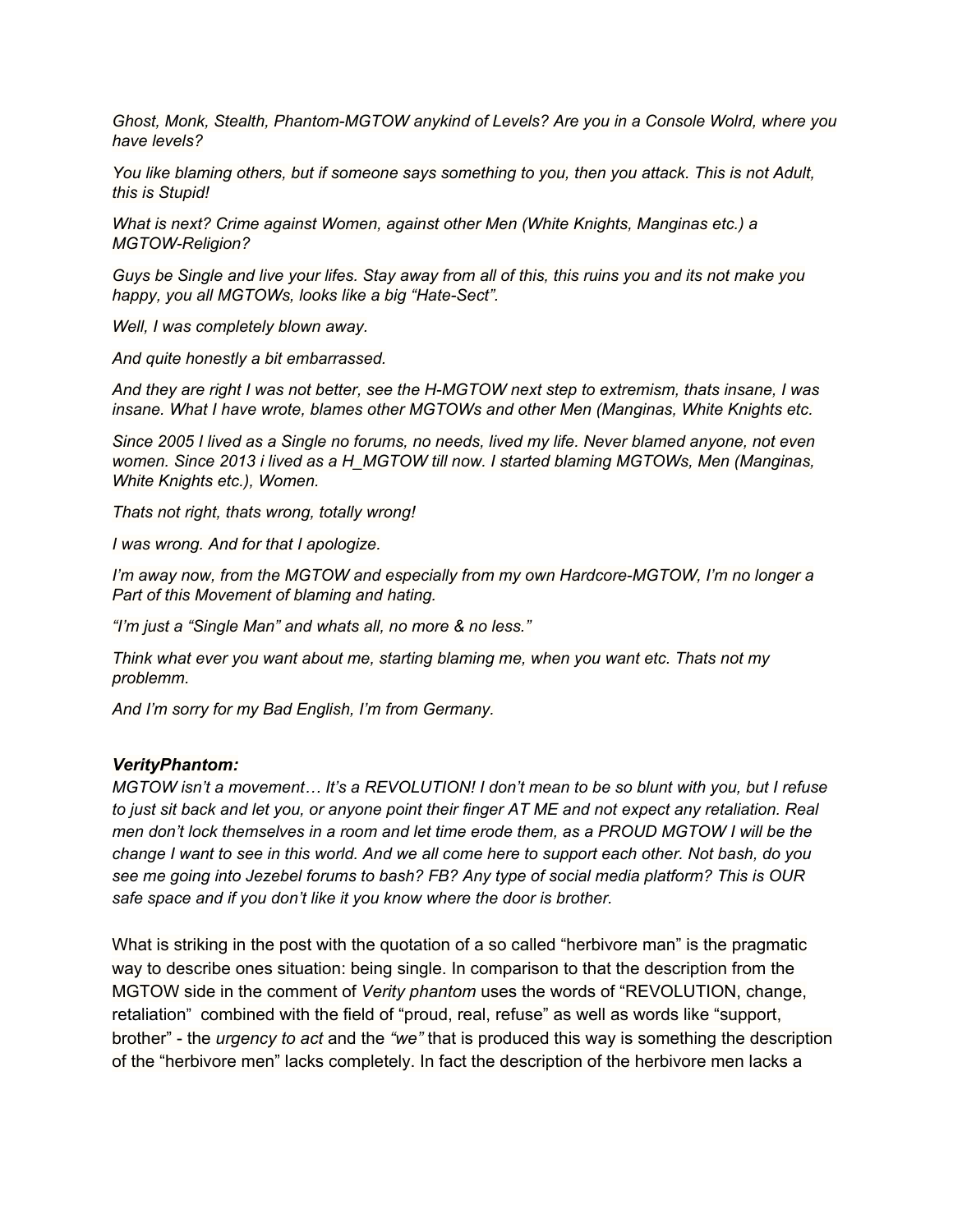goal, a way, a we. It clearly opposes feminism - as something that is confronting. The statement works without confrontation - except the one not wanting to be labeled as part of MGTOW. These posts make me think about the fiction of a movement to come: Is it possible to think of a movement that is pragmatic and not confronting?

I have to stop now. There is enough adrenaline. I will go to Studio A now to make the last preparations for my talk that will start soon.

## Friday, 24.03.

Ney looks at the name tags: "that one". A male voice occurs as he pushes the button. The door that felt it was one behind they stored the trash opens. Behind that an elevator. We step in. Wow weird, that's for connoisseurs, Ney says. We arrive on the 6th floor and take the door to the front - a man in after work look welcomes us. He moves his toes in the at-home plastic sandals while he is explaining the menu which is a laminated colorful A4 sheet that is attached to a leather jotter. There are various options available concerning time frame, activity and the garcons outfit. It can be Karaoke, watching a movie, going somewhere to drink, going to game center - and shall they dress up in suit or casual? Suit! I would really like to look around the corner of the hallway. As we are two persons it must be two garcons - they only do one-on-one. Alright. The flyer pictures behind us in the hallway show around 20 garcons, all in suits that seem to not really fit and different gestures of intellectual manliness, the mouth sometimes a bit smiling, sometimes duckface-like, often straight. The background is shiny, the single pics are photoshopped together to a group. We take a small package as it is already quite expensive - 45 min for 5400 Yen. Then we leave the flat and Ney goes straight to the elevator. Ah, I thought it is a club - what will happen now? We wait for them downstairs.

Standing on the street waiting for our rental tomboyfriends the situation feels like a situation. Like waiting for a girl you pick up. They arrive at the stairs and stand still there for a second looking down to us. As they dissolve that they smile and walk down to us. To my shock Ney starts describing the two my research project on service intimacy. One of them looks at me, comes closer and says I am Ichigo. I am Yana. Ichigo takes my left hand and we start to walk. That's how we hold hand boyfriend/girlfriend he says and smiles at me. He pulls me so close that his hand touches my leg. I feel his body and he is laughing.

People look at us I notice. We giggle and laugh. I realize I did not laugh so often in 5 minutes since I am Tokyo. Ichigo knows the way perfectly well. We go down the stairs, there is the photo booths. We create a picture of who we are now. Ichigo makes me pick one of the booths that got special filters. Since Cinderella is not available I pick the beauty couple love one. We put our jackets to the right in the box. The shimmery photo light in the booth is reflected on Ichigos skin. He comes close to me as the machine starts to shoot. When you have to keep the pose we keep it a bit too long. When it shoots Ichogos face touches mine. I see him closing his eyes pragmatically joyful in one shoot. On the picture later it will look as if he was smelling my hair. As we decorate the picture in the next booth Ichigo writes our name under the photograph and adds the date. He puts little glitter hearts on it. You look so cute. He picks the printed photo and cuts it in half. I wanna have some of them OK? He laughs. I gotta laugh too. The end of my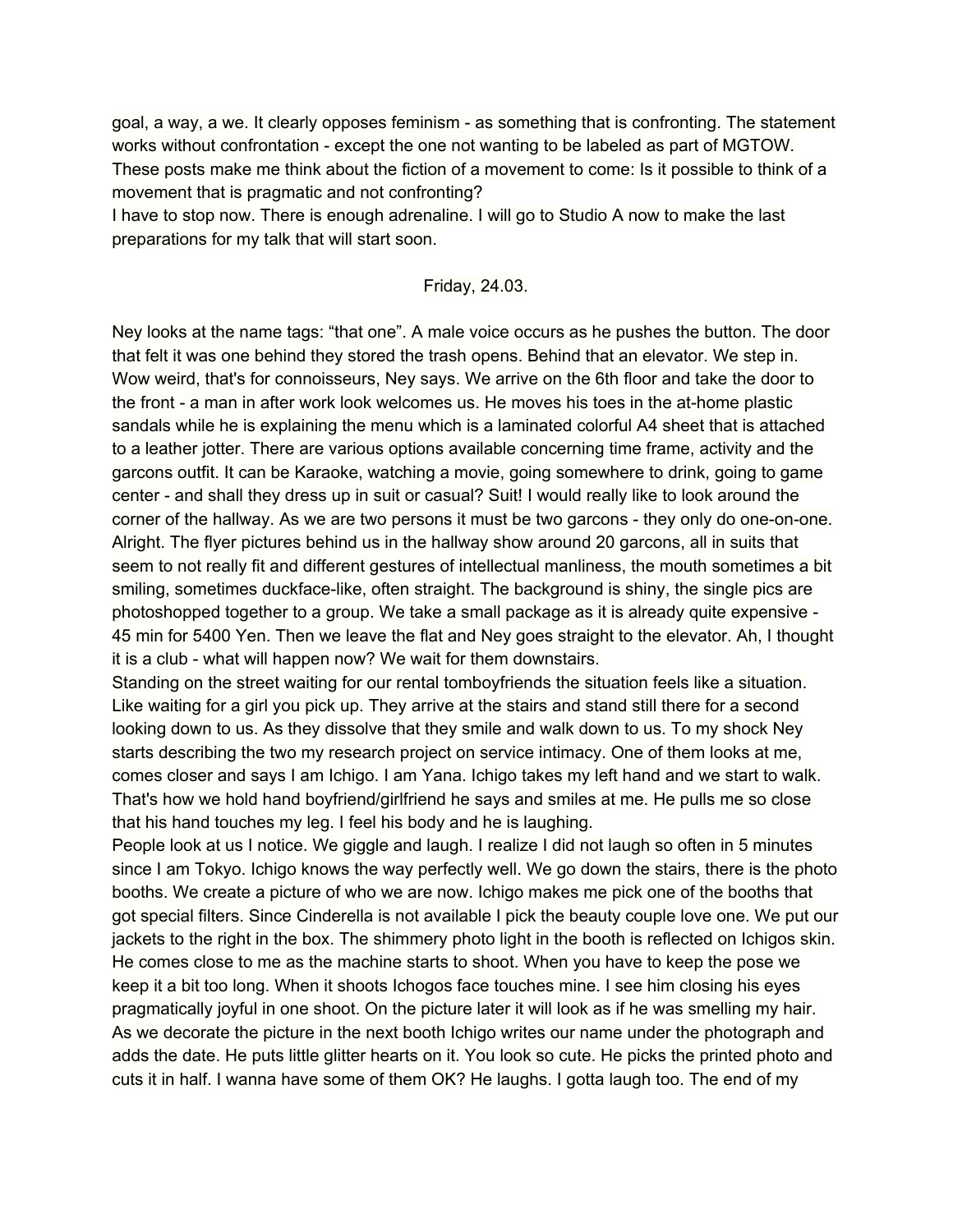scarf falls of my neck. Ichigo takes it carefully looks into my eyes and puts it around my neck again, touching my throat.

## Saturday, 25.03.

We meet Koro in a burger shop on the 9th floor in Shinjuku. She has a tablet in front of her with a questionable colorful soft drink on it. Her hair is dyed blond and it is short. She has been working in the escort club I visited yesterday. It was a part time job she said. Koro is a director leading her own company. Her boyish way of talking is relieving. The most important technique she tells me is admiring the customer. To do so it is a good idea to imagine you as the prince. And never speak real to the other. Her answers are tough. Even though she speaks japanese I can tell from Taros translation and his puzzled gaze. Admiring someone can be done by creating skinship she says. If that is too close: Smiling. Carrying the others bag. Her name as an escort was "Taro". Koro turns the straw in the ice cubes remaining in her plastic cup. You should admire the customer for something that could be true, sth you can see for example a clothing that you can describe as special. Something basic and visible. Koro looks at my half transparent vest. Listen to the other. Try to have a real conversation. Do not small talk. Concerning the setting and management she tells me it is never allowed to enter an individual private room during the session - the most private is a karaoke box. Because it is not a sexual service. I perform intimacy.

That's why married people like to use the service - it does not officially count as an affair. Some of them just like tomboys. Some of them are shy. 90% of the clients are women. Some clients are stars and are so famous that they are not allowed by their agents or do not want to take the risk of decreasing their female value by having a real relationship in public. What is most important about the service Koro says, is that all taking part in it are enjoying the fake. But when I leave a client and have the feeling she enjoyed I would say *When will I see you again?*

## Sunday, 26.03.

Celebrating my Tokyo morning routine of sitting in a lotus in my bed at Morishita Studios, the coffee next to me on the bedside table, laptop on my knees. Today I will meet Maki Fukasawa, the journalist who used the term "herbivore men" first in 2006 and thus can be called the creator of that buzzword. Our meeting will take place in a hotel in Shinjuku, 20th floor. Maki Fukasawa sits down at the table in the 2nd floor café. 20th was completely full and Taro and me even queued half an hour for this one. As soon as Ms Fukasawa has put the cat-shaped-print-pillow to to the side she starts asking the questions - why was I interested in herbivore men at all? Well I am highly interested in the term herbivore men because it is an ambivalent term, that could eventually throw over the order of gender and thus a whole economic system that it supports. She puts some cream in her royal black tea. Her eyes get wide. I know its kinda naive but it's the artist card I am playing. I would like to find out if this herbivore men thing has the potential of a movement and how come that it is described as phenomenon, syndrome, pathology. (Actually I would also like to find out how Ms Fukasawa who obviously is a feminist could come up with a term that has the connotation of